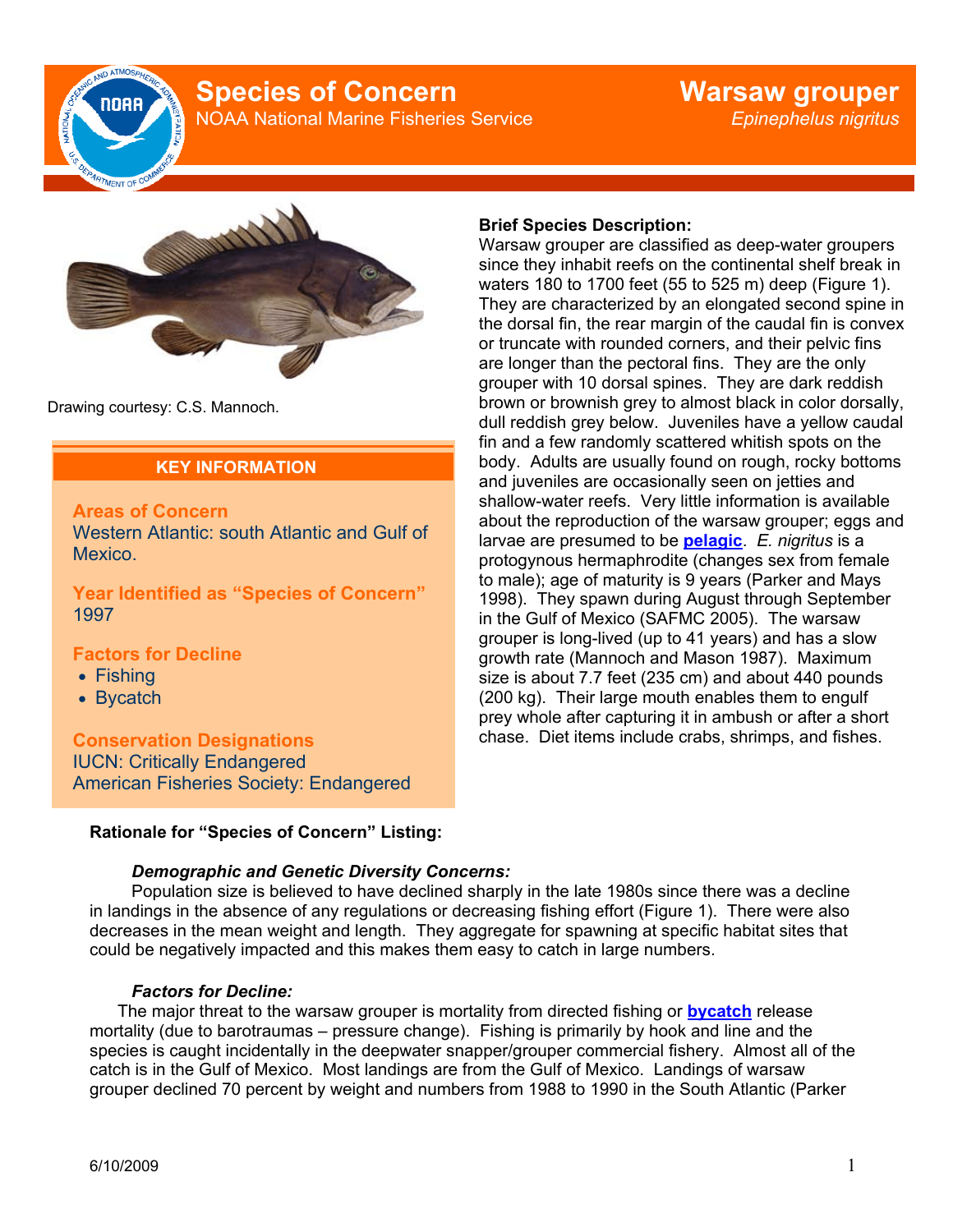

and Mays 1998). In addition, the mean weight of warsaw grouper being landed during 1988 to 1990 (15 pounds) was below the minimum weight of an adult warsaw grouper (Timi Jordan, NMFS, personal communication). Despite the regulations put in place in the 1990s, there is concern that mortality of warsaw grouper has remained high and overfishing is still occurring due incidental catch of warsaw grouper when fishermen target co-occurring snapper/grouper species.





Figure 2. Warsaw grouper catch (kg), all fisheries combined (Parker and Mays 1998).

Figure 1. Range of the Warsaw grouper species of concern.

**Status Reviews/Research Underway**: The program recently funded a project to gather basic life history data regarding growth and reproduction that is necessary for conservation of this species.

**Data Deficiencies:** None identified.

## **Existing Protections and Conservation Actions:**

Both recreational and commercial fisheries for warsaw grouper are currently regulated in the south Atlantic with a one fish per vessel trip limit. In the South Atlantic, warsaw grouper is undergoing **overfishing** but the **overfished** status is unknown. In the Gulf of Mexico status is unknown, but there is a one fish per vessel trip limit for the recreational sector. Possession limits for the commercial